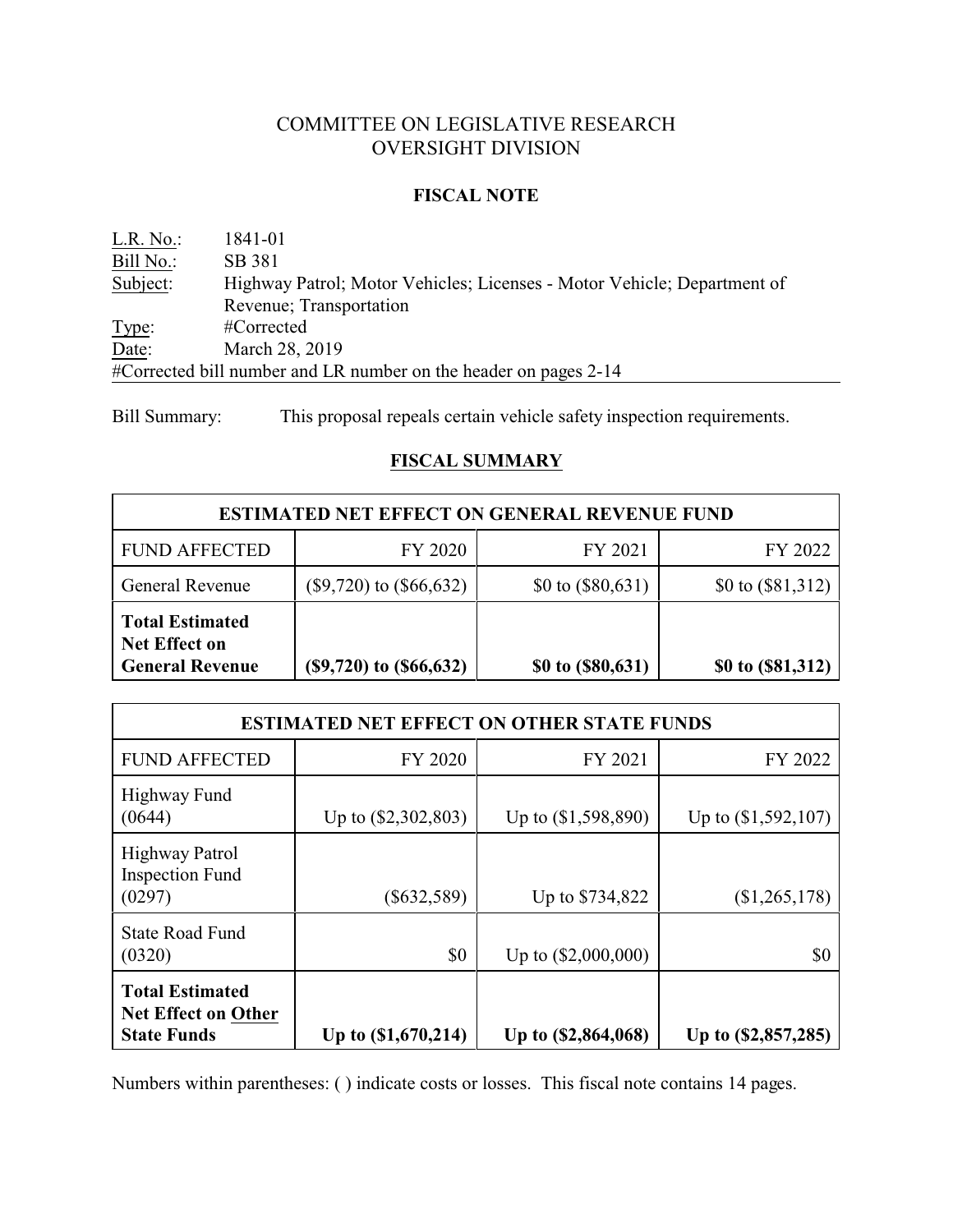L.R. No. #1841-01 Bill No. #SB 381 Page 2 of 14 March 27, 2019

| <b>ESTIMATED NET EFFECT ON FEDERAL FUNDS</b>                        |         |         |         |
|---------------------------------------------------------------------|---------|---------|---------|
| <b>FUND AFFECTED</b>                                                | FY 2020 | FY 2021 | FY 2022 |
|                                                                     |         |         |         |
|                                                                     |         |         |         |
| <b>Total Estimated</b><br>Net Effect on All<br><b>Federal Funds</b> | \$0     | \$0     |         |

| <b>ESTIMATED NET EFFECT ON FULL TIME EQUIVALENT (FTE)</b>    |                                   |                    |                    |
|--------------------------------------------------------------|-----------------------------------|--------------------|--------------------|
| <b>FUND AFFECTED</b>                                         | FY 2020                           | FY 2021            | FY 2022            |
| General Revenue                                              | 0 or 1 FTE                        | 0 or 1 FTE         | 0 or 1 FTE         |
| Highway Fund                                                 | $(14$ FTE)                        | $(14$ FTE)         | $(14$ FTE)         |
|                                                              |                                   |                    |                    |
| <b>Total Estimated</b><br><b>Net Effect on</b><br><b>FTE</b> | $(13 \text{ or } 14 \text{ FTE})$ | $(13$ or $14$ FTE) | $(13$ or $14$ FTE) |

 $\boxtimes$  Estimated Net Effect (expenditures or reduced revenues) expected to exceed \$100,000 in any of the three fiscal years after implementation of the act.

| <b>ESTIMATED NET EFFECT ON LOCAL FUNDS</b> |                          |                           |                                  |
|--------------------------------------------|--------------------------|---------------------------|----------------------------------|
| FUND AFFECTED                              | FY 2020                  | FY 2021                   | FY 2022                          |
| <b>Local Government</b>                    | Could exceed<br>\$59,753 | Could exceed<br>\$119,505 | <b>Could exceed</b><br>\$119,505 |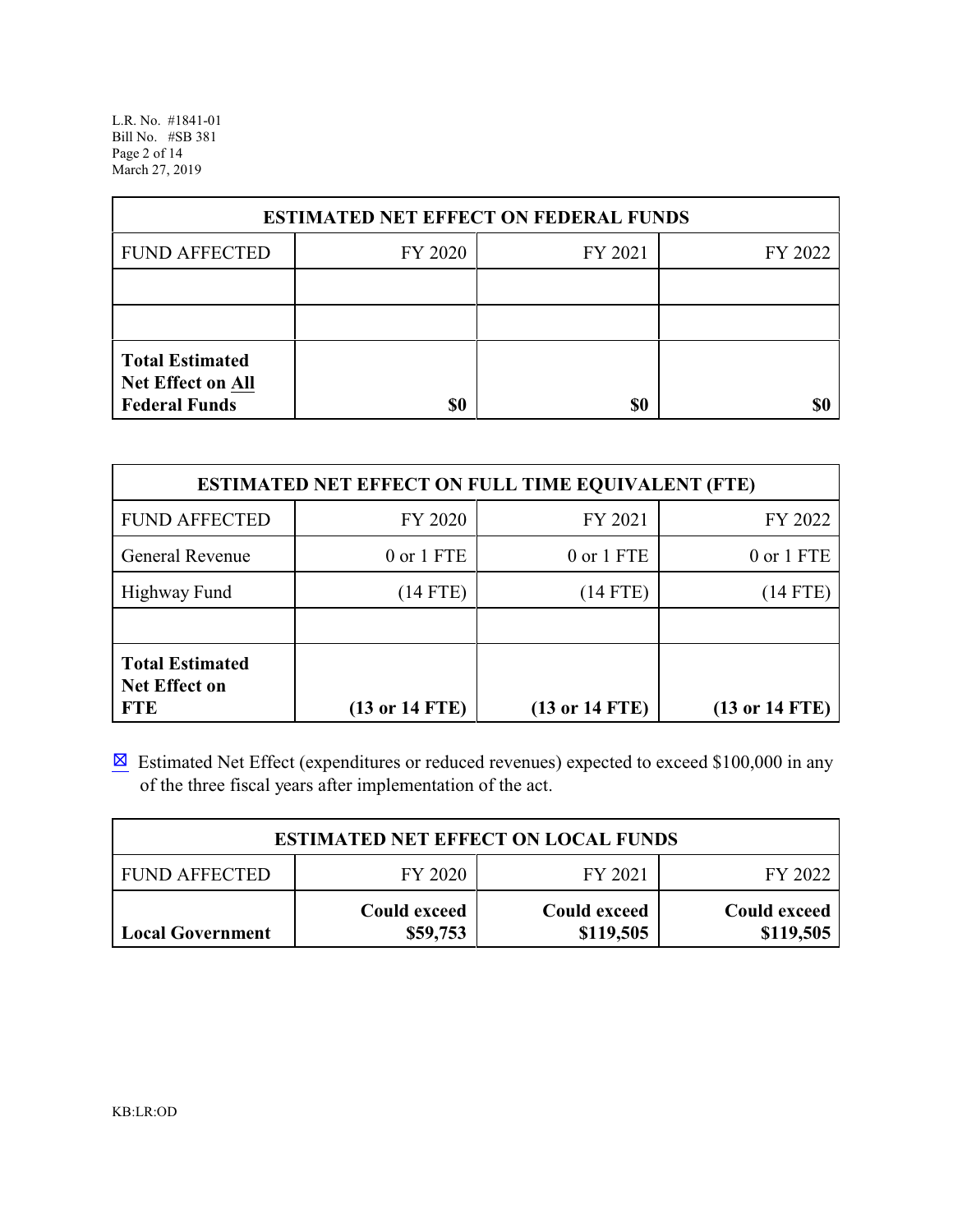L.R. No. #1841-01 Bill No. #SB 381 Page 3 of 14 March 27, 2019

## **FISCAL ANALYSIS**

### ASSUMPTION

Officials at the **Department of Public Safety - Missouri Highway Patrol (MHP)** state the following regarding this proposal:

Currently, the vehicle safety inspection program is funded by charging licensed inspection stations a fee of \$1.50 for each safety inspection sticker and/or motorcycle decal purchased. These stickers and/or decals are used by licensed stations to indicate a presented vehicle has passed the vehicle safety inspection. \$1.00 for each sticker/decal sold is deposited into the Highway Fund (0644), while \$0.50 for each sticker/decal sold is deposited into the Highway Patrol Inspection Fund (0297). Activities of the Motor Vehicle Inspection Division (MVID) are primarily supported by monies from the Highway Fund, with additional monies from the Highway Patrol Inspection Fund dedicated to safety and education programs of the division.

FY 2018 MVID records indicate deposits from the vehicle safety inspection program, totaling \$3,838,481, were made into the following accounts:

| Highway Fund $(\text{\#}0644)$ :            | \$2,573,303 |
|---------------------------------------------|-------------|
| Highway Patrol Inspection Fund (#0297):     | \$1,265,178 |
| Total Income Loss from Program Elimination: | \$3,838,481 |

In addition, MVID deposited \$2,167,081 into the Department of Natural Resources (DNR) Emission Fund (0267). These funds were collected by MVID at the sale of emission inspection authorities of the Gateway Vehicle Inspection Program (GVIP), administered by MVID in conjunction with the vehicle safety inspection program. Elimination of the vehicle safety inspection program will reduce state revenues by nearly \$4 million annually, and will require an alternative method to be established for the administration of the GVIP program.

This loss of revenue would directly impact the funding of Highway Patrol operations. The portion of sticker sales that is deposited into the Highway fund (\$2,573,303 per year) partially funds the Patrol's Motor Vehicle Inspection Division. This division is comprised of 72 FTE and has a personal services budget of \$5,307,336 including fringe benefits, and an expense and equipment budget of \$410,804.

This legislation would eliminate any program-generated revenue that contributes to funding the 72 FTE and their related expenses to conduct statutorily mandated inspections and activities.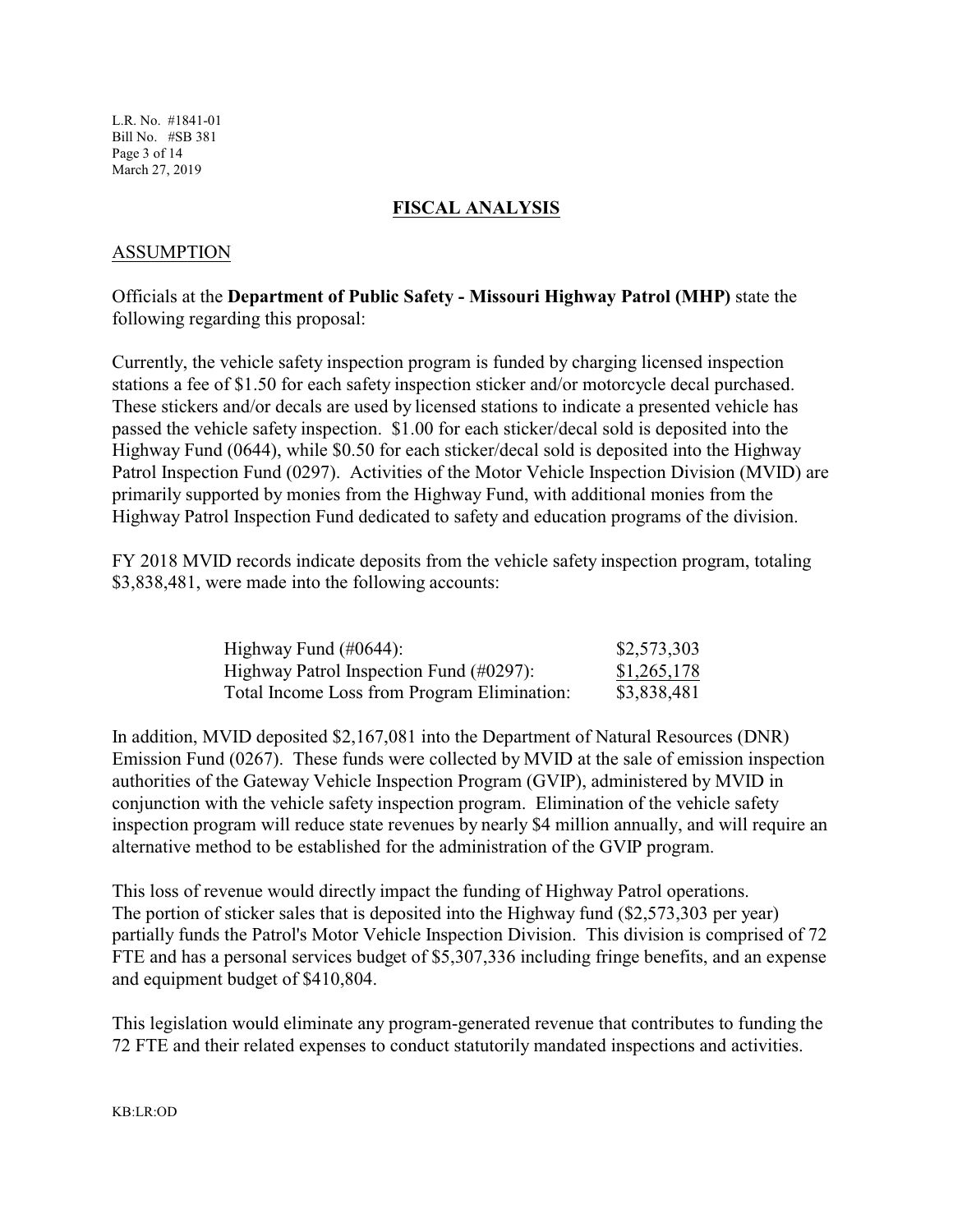L.R. No. #1841-01 Bill No. #SB 381 Page 4 of 14 March 27, 2019

## ASSUMPTION (continued)

That includes VIN Salvage and ID/OD (Sections 301.190 and 301.191, RSMo.); Dealer Inspections (Sections 301.560 and 301.564, RSMo.); Window Tinting (Section 307.173, RSMo.); Licensing of ID/OD Inspection Stations and School Bus Inspection Stations (Sections 307.360, 307.365, and 307.375, RSMo.); School Bus Inspections (Section 307.375, RSMo.); and Emissions (Chapter 643).

21% of Motor Vehicle Inspection (MVI) Division work hours expended involve motor vehicle safety inspection activities. 21% of MVI's workforce is the equivalent of 14 FTE, which would be comprised of the following:

MVI Supervisor - 4 FTE (\$170,100) Motor Vehicle Inspector III - 8 FTE (\$286,552) Clerk Typist III - 2 FTE (\$58,120) Total: 14 FTE (\$514,772)

Since the legislation would become effective January 1, 2020, the FY 2020 impact is for half a year.

The portion of sticker sales that is deposited into the Highway Patrol Inspection fund (\$1,265,178 per year) funds an overtime budget of \$213,316 per year including fringe benefits, and an expense and equipment budget of \$224,858.

A significant portion of the money remaining in the Highway Patrol Inspection fund at the end of each biennium is transferred into the State Road Fund (approximately \$2 million per biennium), per Section 307.365.6, RSMo.

**Oversight** assumes for the next biennium sweep, there will not be sufficient funds in the Highway Patrol Inspection fund to make this transfer to the State Road Fund. Oversight will reflect a loss to the State Road Fund and a savings to the Highway Patrol Inspection Fund of up to \$2 million in FY 2021.

**MHP** notes the state of Missouri will be required to issue refunds to all stations with valid safety inspection stickers and/or motorcycle inspection decals rendered unusable by this proposal. MVID estimates approximately 1,000,000 stickers that safety inspection authorities and/or motorcycle inspection decals would be eligible for refund, resulting in a one-time expense to the state of approximately \$1.5 million.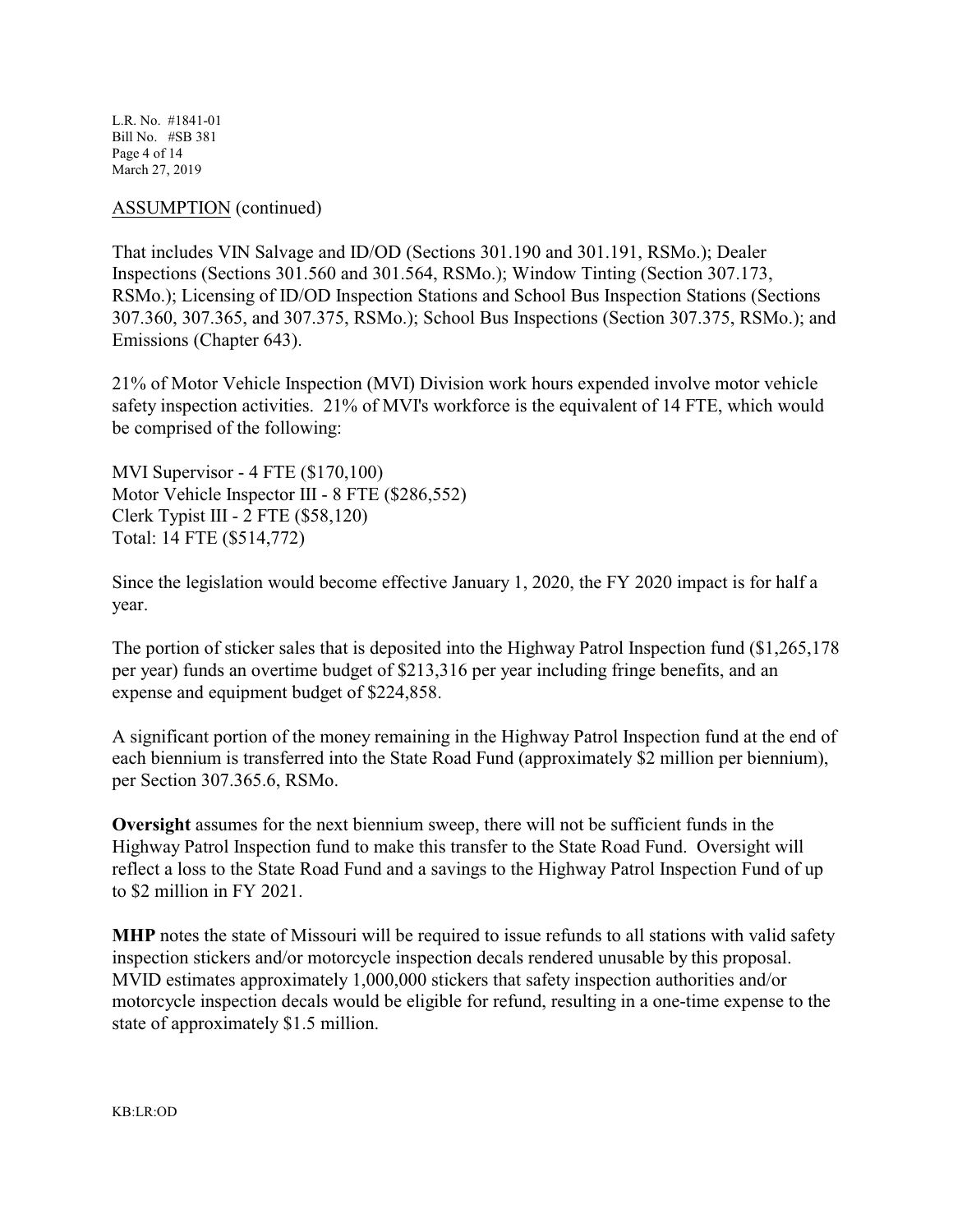L.R. No. #1841-01 Bill No. #SB 381 Page 5 of 14 March 27, 2019

#### ASSUMPTION (continued)

| Unusable stickers/decals submitted for reimbursement: | 1,000,000   |  |
|-------------------------------------------------------|-------------|--|
| $Cost \, @$ Sticker/Decal:                            | x \$1.50    |  |
| Total Refund Cost - State of MO:                      | \$1,500,000 |  |

The state of Missouri can expect to see a loss of sales tax revenue generated from the \$33.1 million for repairs and parts for vehicles that fail the vehicle safety inspection. The estimated loss of sales tax revenue is \$1,400,764.

| <b>Annual Repair Sales at Inspection Stations:</b> | \$33,154,171  |
|----------------------------------------------------|---------------|
| Missouri Sales Tax Rate:                           | $x = 4.225\%$ |
| Total MO Sales Tax Revenue Lost:                   | \$1,400,764   |

The state of Missouri can expect to see a significant decrease in business income tax revenue as a result of Missouri small businesses losing \$63,386,023. In addition, elimination of the motor vehicle safety inspection will result in a reduction of inspector/mechanics at official safety inspection stations.

This will, in turn, reduce taxable income for a significant portion of the 20,331 individuals who are currently active inspector mechanics in the vehicle safety program; thereby, creating an undetermined decrease in individual income tax revenues received by the state. Loss of income tax revenues, both business and individual, is difficult to estimate due to numerous factors. For this fiscal note, an estimated loss of \$1,280,000 in annual business and individual income tax was selected using ONLY an estimated income loss per inspector mechanic of \$30 annually:

| <b>Small Business Income Loss:</b>                   |  | \$63,386,023   |
|------------------------------------------------------|--|----------------|
| Inspector Mechanic Loss (\$30.20 @ I/M):             |  | $+$ \$ 613,977 |
| Total Income Loss:                                   |  | \$64,000,000   |
| <b>Estimated Tax Rate:</b>                           |  | $2.0\%$        |
| Total Estimated Income Tax Revenue Loss: \$1,280,000 |  |                |

The proposal eliminates the inspection of homemade trailers under 16' in length by official safety inspection stations. All previously untitled homemade trailers, regardless of length, would require inspection performed by either the sheriff of the county in which the owner is a resident, or by MHP. The current cost of such inspections is \$10. This proposal would increase the fee for this inspection to \$25. When inspected by the sheriff, these revenues would be deposited into the local law enforcement fund, or if no such fund exists, into the county's general revenue fund. When inspected by MHP, the fee would be paid to the Director of Revenue for deposit into the Highway Fund.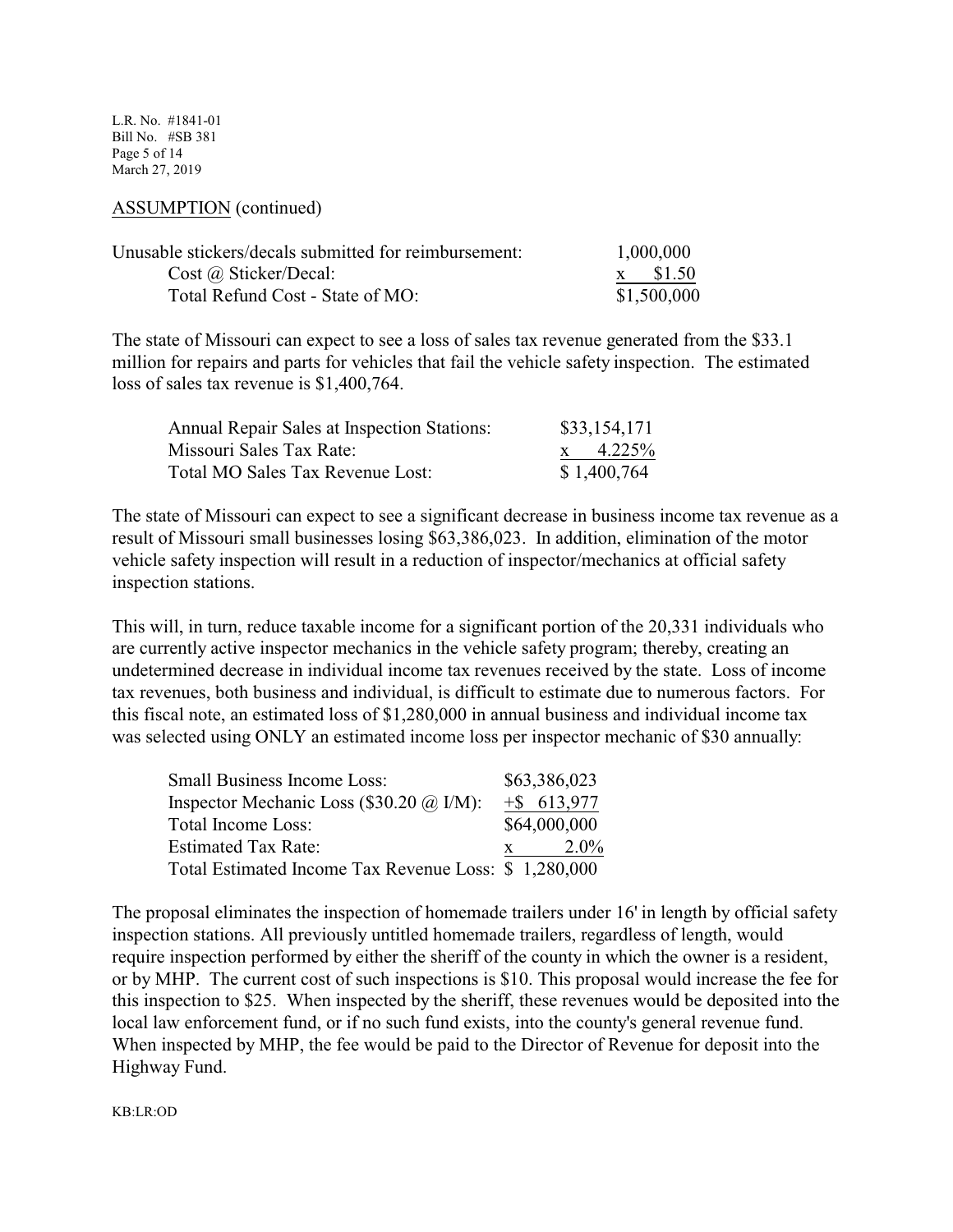L.R. No. #1841-01 Bill No. #SB 381 Page 6 of 14 March 27, 2019

### ASSUMPTION (continued)

Approximately 4,308 such trailer inspections were performed at official safety inspection stations in FY 2018. With this proposal, these inspections could be performed by MHP, creating additional revenue for the state of Missouri in the amount of \$107,700.

| FY2018: | Homemade trailer inspections (under $16$ ): 4,308 |           |
|---------|---------------------------------------------------|-----------|
|         | Inspection Fee:                                   | \$25      |
|         | Revenue Increase                                  | \$107,700 |

In addition, in FY 2018, 787 trailers over 16' in length were inspected by local sheriff's or MHP, as required by statute. The current cost of such inspections is \$10. This proposal would increase the fee for this inspection to \$25, with the same provisions as stated above, for a net increase in revenues per inspection of \$15. This fee increase could increase state revenues by \$11,805.

| FY2018: | Homemade trailer inspections (16' and over):    | 787      |
|---------|-------------------------------------------------|----------|
|         | Increase in Inspection Fee $(\$10$ to $\$25)$ : | \$15     |
|         | Revenue Increase                                | \$11,805 |

**Oversight** notes, according to the MHP's budget submission, the Motor Vehicle Inspection Division is responsible for the overall administration and enforcement of the statutorilymandated vehicle safety inspection program. Program expenditures for the past three fiscal years are as follows:

| FY 2018 | $$5,692,377*$ |                                                                                        |
|---------|---------------|----------------------------------------------------------------------------------------|
| FY 2017 | $$5,526,580*$ |                                                                                        |
| FY 2016 | \$5,348,399*  |                                                                                        |
|         |               | * Mostly "other state funds" including Highway, Highway Patrol Inspection, and OASDHI. |

Oversight assumes MHP could realize some amount of savings in program expenditures due to the vehicle inspection program being eliminated. Oversight will reflect the savings indicated in MHP's assumptions on the fiscal note. For simplicity, Oversight will reflect this potential savings in the Highway Fund (0644) and will not break out the possible savings to the Highway Patrol Inspection Fund as well. Oversight notes the fund balance in the Highway Fund (0644) was \$6,825,096 as of December 2018, therefore Oversight assumes there is a sufficient fund balance to cover current planned expenditures if there are not any realized savings. Oversight notes the fund balance in the Highway Patrol Inspections Fund (0297) was \$2,586,916 as of December 2018.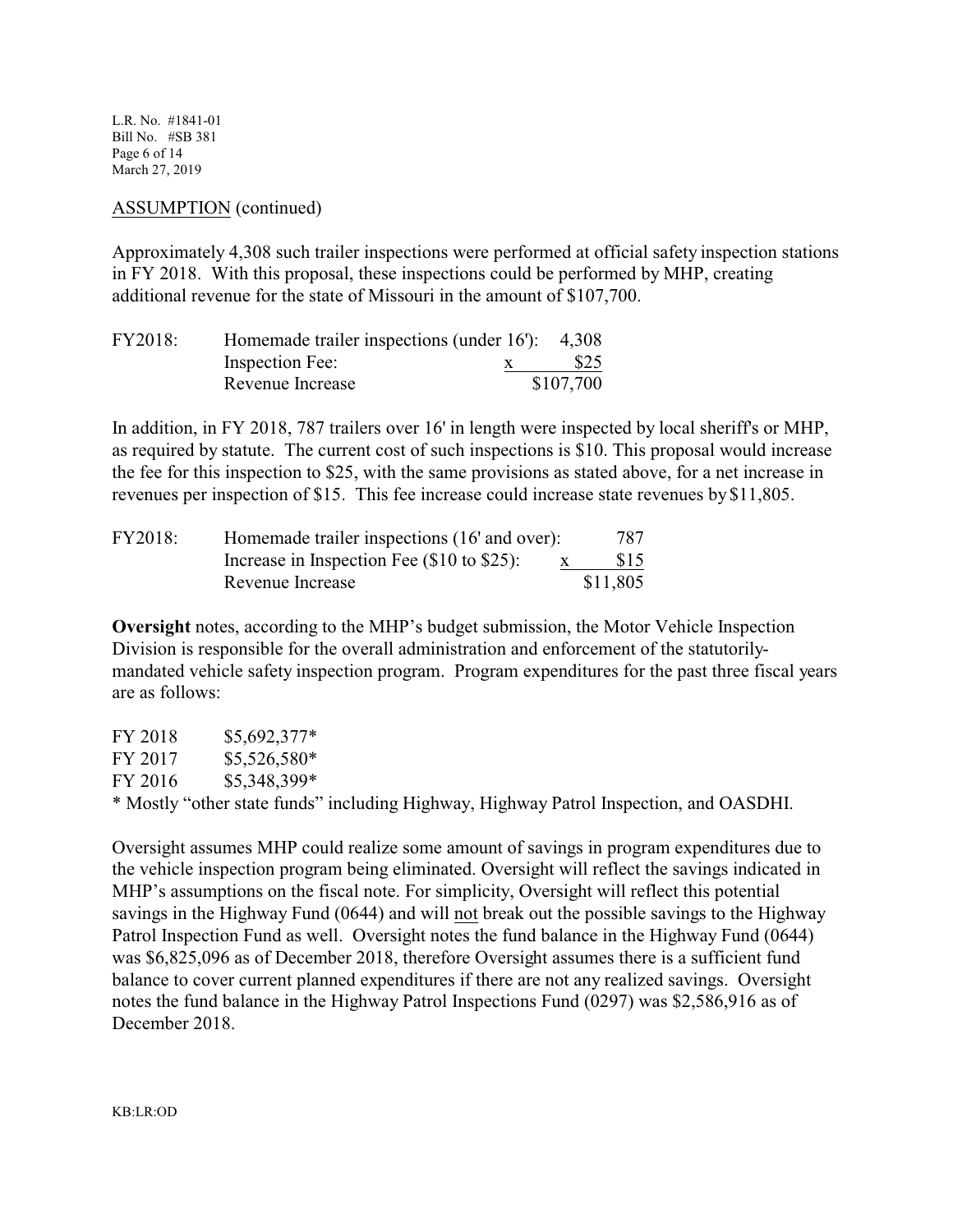L.R. No. #1841-01 Bill No. #SB 381 Page 7 of 14 March 27, 2019

# ASSUMPTION (continued)

Oversight notes that also according to the MHP budget, MHP inspects approximately 12,000 buses annually and spot checks approximately 1,200 buses. The following number of stations are enrolled in the Motor Vehicle Safety Inspection Program:

|      | Government      | <b>Private Stations</b> | <b>Public Stations</b> | Emission        | <b>Total Station</b> |
|------|-----------------|-------------------------|------------------------|-----------------|----------------------|
|      | <b>Stations</b> |                         |                        | <b>Stations</b> | Count                |
| 2018 | 390             | 568                     | 3,500                  | 850             | 5,308                |
| 2017 | 381             | 555                     | 3,461                  | 843             | 5,240                |
| 2016 | 388             | 563                     | ,497                   |                 | 5,301                |

Oversight does not have any information to the contrary in regards to MHP's assumptions; therefore, Oversight will reflect MHP's direct costs (reimbursement of inspections stickers to inspection stations), savings (elimination of the Motor Vehicle Inspection Program), income (increased fee for homemade trailer inspections) and losses (inspection fees) on the fiscal note.

| Reimbursement of inspection stickers to inspection stations:      | (\$1,500,000)              |
|-------------------------------------------------------------------|----------------------------|
| Savings from elimination of the Motor Vehicle Inspection Program: | $<$ 14 FTE $>$ & \$860,000 |
| Increased fee for homemade trailer inspections:                   | \$Up to \$119,505          |
| Loss of inspection fees (Highway Patrol Inspection Fund):         | \$1,265,178                |
| Loss of inspection fees (Highway Fund):                           | $(\$2,573,303)$            |

Additionally, Oversight will reflect income (increased fee for homemade trailer inspections) to local law enforcement on the fiscal note.

However, Oversight will not reflect indirect losses that MHP has indicated in their assumption (loss of state sales tax generated from repairs and parts for vehicles that fail the safety inspection and the loss of business income tax related to small business no longer conducting safety inspections).

Officials at the **Department of Revenue (DOR)** assume the following regarding this proposal:

## *Administrative Impact*

The proposed legislation eliminates all safety inspection requirements for motor vehicles and safety inspection station provisions within chapters 301, 307, and 643.

To implement the proposed legislation, the Department will be required to:

Update procedures, correspondence letters, and the Department website;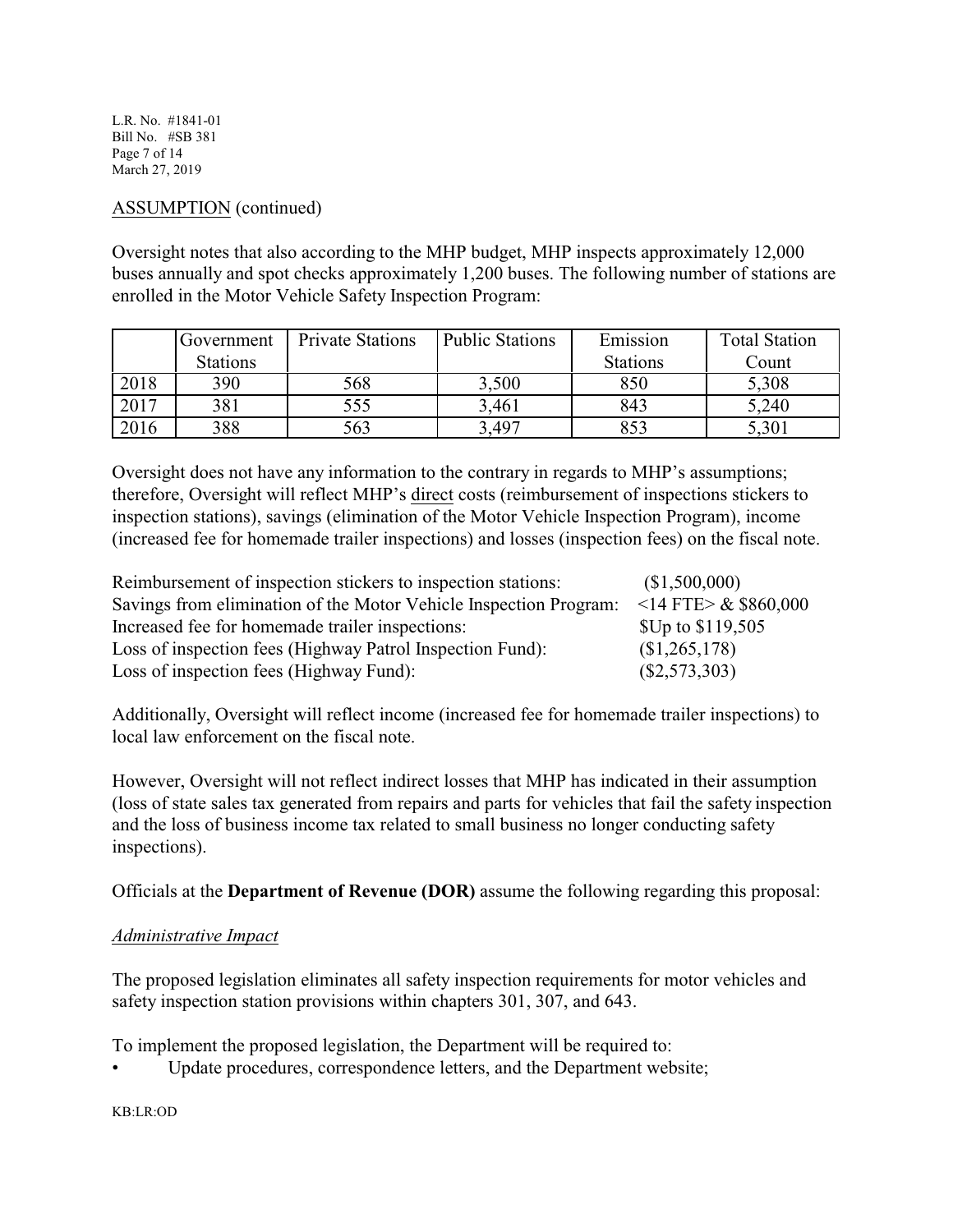L.R. No. #1841-01 Bill No. #SB 381 Page 8 of 14 March 27, 2019

## ASSUMPTION (continued)

## *Administrative Impact* (continued)

- Update the Application for Missouri Title and License (DOR-108);
- Update the Application for Missouri Vehicle License (DOR-184);
- Update the General Affidavit (DOR-768);
- Send out notification to all dealers via GovDelivery;
- Update the motor vehicle renewal notices and titling manual;
- Complete programming and user acceptance testing of identified systems;
- Amend and update administrative rules; and
- Train staff

FY 2020 - Motor Vehicle Bureau

| <b>Total Costs</b>                                                       |                            |        | $= $12,565$                  |
|--------------------------------------------------------------------------|----------------------------|--------|------------------------------|
| FY 2020 - Personnel Services Bureau<br><b>Administrative Analyst III</b> | 10 hrs. @ \$19.80 per hr.  | $=$ S  | -198                         |
| <b>Revenue Manager</b><br>Total                                          | 80 hrs. @ \$20.59 per hr.  |        | $=$ \$ 1,647<br>$=$ \$12,367 |
| Administrative Office Support Asst.                                      | 15 hrs. @ \$13.78 per hr.  | $=$ \$ | 207                          |
| <b>Administrative Analyst III</b>                                        | 10 hrs. @ \$19.80 per hr.  | $=$ \$ | 198                          |
| Management Analysis Spec I                                               | 560 hrs. @ \$18.42 per hr. |        | $=$ \$10,315                 |

**Oversight** assumes DOR will use existing staff and will not hire additional FTE to conduct these activities; therefore, Oversight will not reflect the administrative costs DOR has indicated on the fiscal note.

**DOR OA-ITSD** assumes services will be required at a cost of \$9,720 (129.6 hours x \$75 per hour) in FY 2020.

**Oversight** notes ITSD assumes that every new IT project/system will be bid out because all their resources are at full capacity. For this bill, ITSD assumes they will contract out the programming changes needed to the TRIPS, MORE and Motor Vehicle Renewals systems. ITSD estimates the project would take 129.6 hours at a contract rate of \$75 per hour for a total cost to the state of \$9,720. Oversight notes that an average salary for a current IT Specialist within ITSD is \$51,618, which totals roughly \$80,000 per year when fringe benefits are added. Assuming that all ITSD resources are at full capacity, Oversight assumes ITSD may (instead of contracting out the programming) hire an additional IT Specialist to perform the work required from this bill.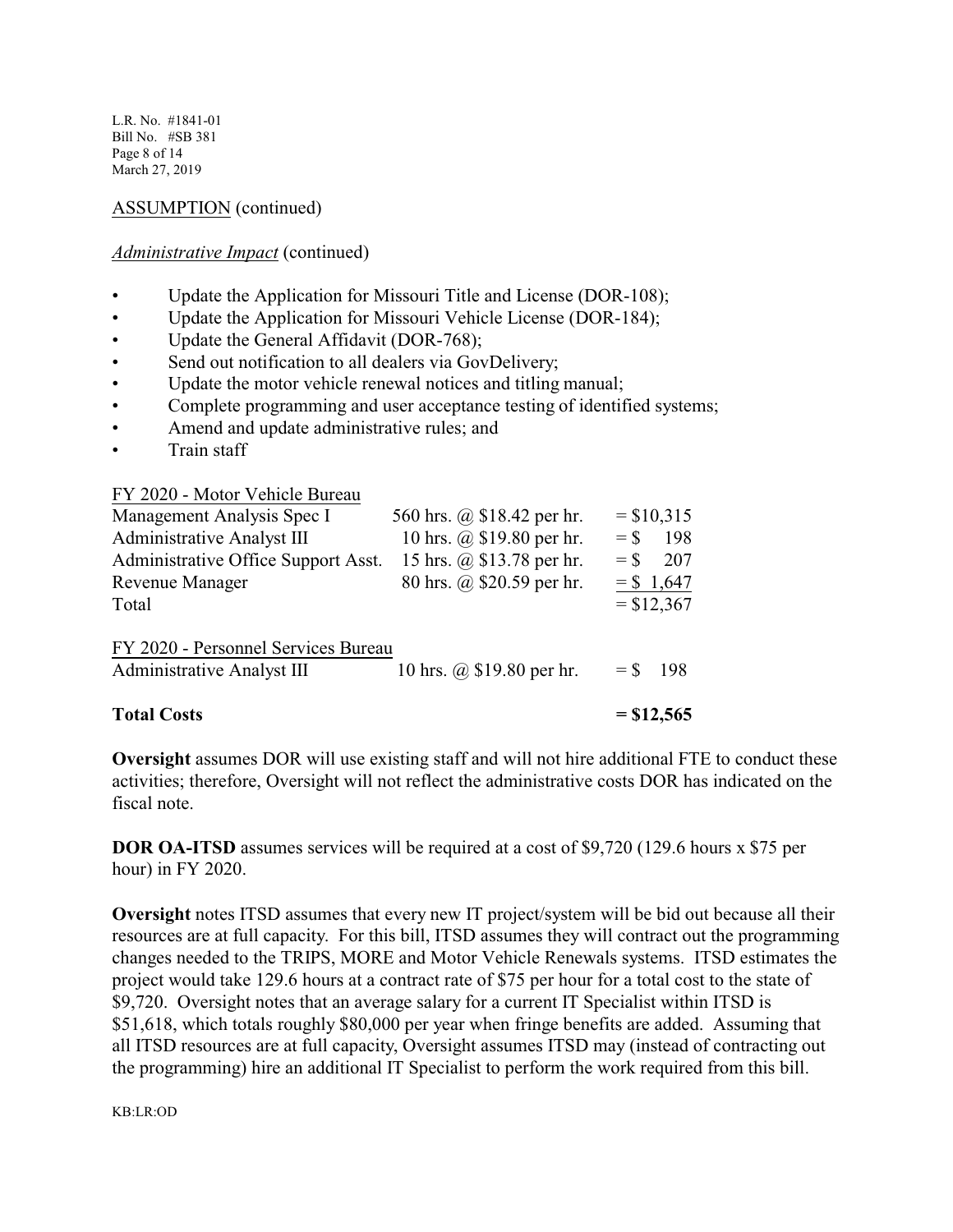L.R. No. #1841-01 Bill No. #SB 381 Page 9 of 14 March 27, 2019

## ASSUMPTION (continued)

Therefore, Oversight will range the fiscal impact from the cost of contracting out the work (\$9,720) to hiring an additional FTE IT Specialist (roughly \$80,000 per year).

Officials from the **Department of Transportation** defer to DOR for the fiscal impact of this proposal.

Officials from the **Department of Natural Resources (DNR)** assume the proposal will have no fiscal impact on their organization. DNR notes that the Gateway Vehicle Emissions Inspection Program would still be authorized to continue.

**Oversight** inquired of DNR in regards to the fiscal impact of the loss of funds indicated by MHP to the Gateway Vehicle Emissions Inspection Program. Oversight was unable to confirm if this proposal would have a direct fiscal impact on this program; therefore, Oversight has not reflected a fiscal impact to DNR on the fiscal note.

Officials from the **Office of the State Courts Administrator**, **Office of Prosecution Services** and **Office of the State Public Defender** each assume the proposal will have no fiscal impact on their respective organizations.

**Oversight** notes that the agencies mentioned above have stated the proposal would not have a direct fiscal impact on their organization. Oversight does not have any information to the contrary. Therefore, Oversight will reflect a zero impact on the fiscal note for those agencies.

Officials from the **Department of Elementary and Secondary Education (DESE)** assume this proposal would result in insignificant savings due to not being required to have department vehicles inspected.

**Oversight** assumes the savings DESE indicated will not be material; therefore, Oversight will not reflect the savings on the fiscal note

Officials from the **Office of the Secretary of State (SOS)** assume many bills considered by the General Assembly include provisions allowing or requiring agencies to submit rules and regulations to implement the act. The SOS is provided with core funding to handle a certain amount of normal activity resulting from each year's legislative session. The fiscal impact for this fiscal note to the SOS for Administrative Rules is less than \$5,000. The SOS recognizes that this is a small amount and does not expect that additional funding would be required to meet these costs. However, the SOS also recognizes that many such bills may be passed by the General Assembly in a given year and that collectively the costs may be in excess of what the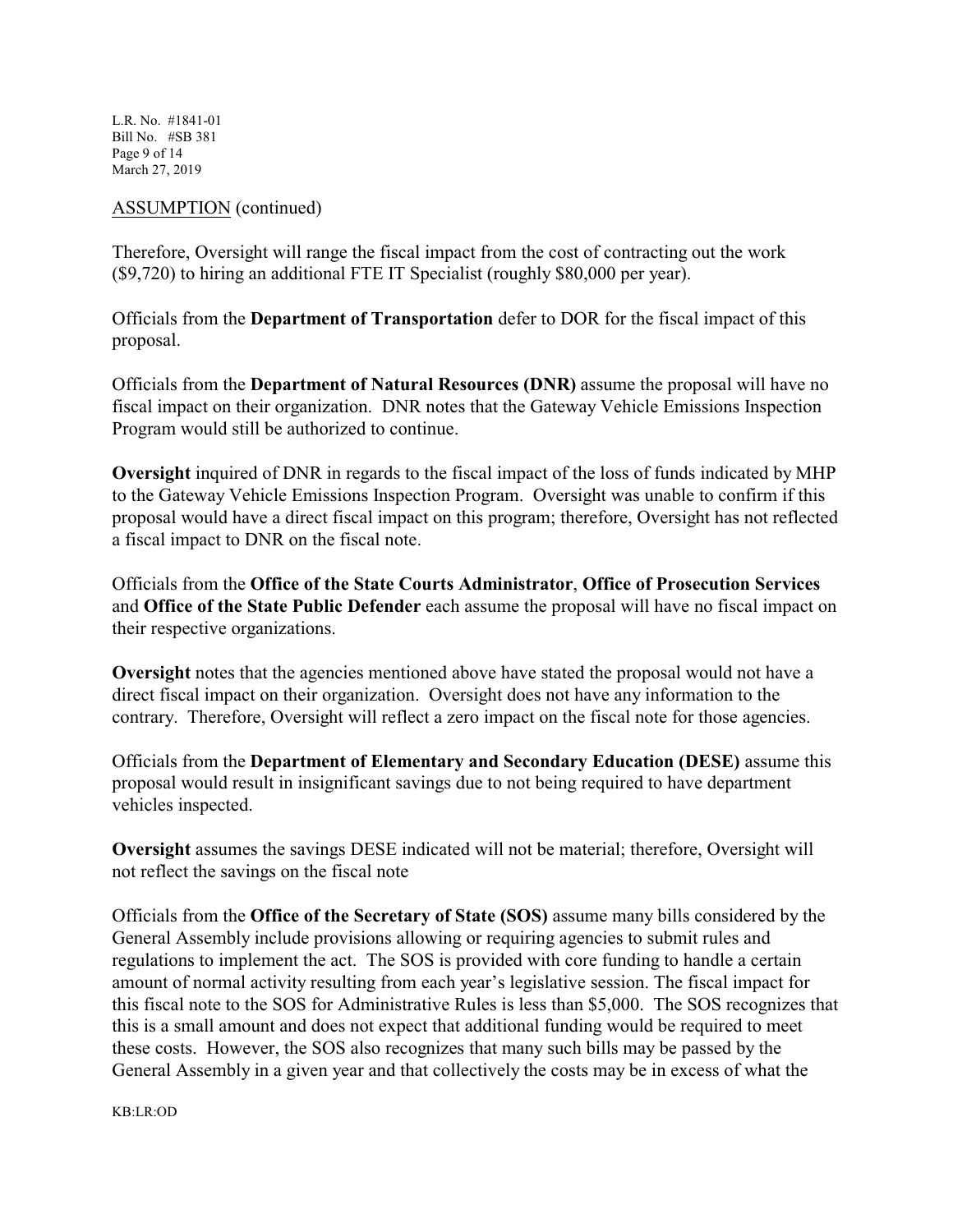L.R. No. #1841-01 Bill No. #SB 381 Page 10 of 14 March 27, 2019

#### ASSUMPTION (continued)

office can sustain with the core budget. Therefore, the SOS reserves the right to request funding for the cost of supporting administrative rules requirements should the need arise based on a review of the finally approved bills signed by the governor.

**Oversight** assumes the SOS could absorb the costs of printing and distributing regulations related to this proposal. If multiple bills pass which require the printing and distribution of regulations at substantial costs, the SOS could require additional resources.

Officials from the **Joint Committee on Administrative Rules** state that the proposal is not anticipated to cause a fiscal impact to their agency beyond its current appropriation.

**Oversight** assumes JCAR will be able to administer any rules resulting from this proposal with existing resources.

| FISCAL IMPACT - State Government                                                                                              | FY 2020<br>$(6 \text{ Mo.})$      | FY 2021                 | FY 2022                 |
|-------------------------------------------------------------------------------------------------------------------------------|-----------------------------------|-------------------------|-------------------------|
| <b>GENERAL REVENUE FUND</b>                                                                                                   |                                   |                         |                         |
| Cost - DOR - ITSD costs (ranged from<br>contracting out programming (\$9,720) to<br>hiring additional FTE IT Specialist) p. 8 | $(\$9,720)$ to<br>$(\$66,632)$    | $$0$ to<br>$(\$80,631)$ | $$0$ to<br>$(\$81,312)$ |
| <b>ESTIMATED NET EFFECT ON THE</b><br><b>GENERAL REVENUE FUND</b>                                                             | $($9,720)$ to<br>$($ \$66,632 $)$ | \$0 to<br>$(\$80,631)$  | \$0 to<br>(\$81,312)    |
| Estimated Net FTE Change for General<br>Revenue                                                                               | 0 or 1 FTE                        | 0 or 1 FTE              | 0 or 1 FTE              |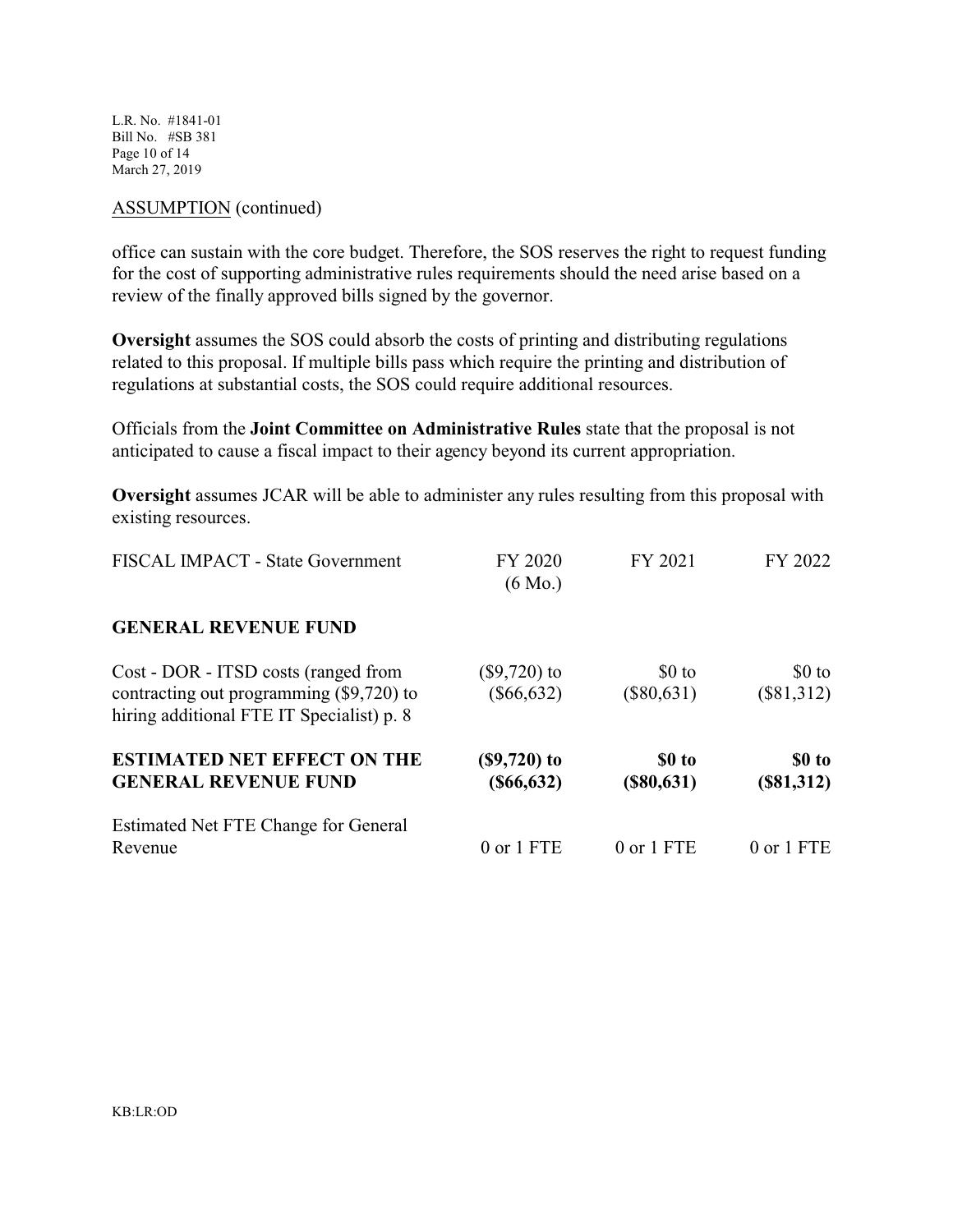L.R. No. #1841-01 Bill No. #SB 381 Page 11 of 14 March 27, 2019

| FISCAL IMPACT - State Government<br>(continued)                                                  | FY 2020<br>$(6 \text{ Mo.})$ | FY 2021                                        | FY 2022                   |
|--------------------------------------------------------------------------------------------------|------------------------------|------------------------------------------------|---------------------------|
| <b>HIGHWAY FUND</b>                                                                              |                              |                                                |                           |
| Savings - MHP - elimination of Motor<br>Vehicle Inspection program (personal                     | \$424,096                    | \$854,908                                      | \$861,691                 |
| services + fringe benefits) p. 3-4, 6<br>FTE Change - MHP                                        | $(14$ FTE)                   | $(14$ FTE)                                     | $(14$ FTE)                |
| Income - MHP - increased fee for<br>homemade trailer inspections p. 5, 6                         |                              | Up to \$59,753 Up to \$119,505 Up to \$119,505 |                           |
| Cost - MHP - reimbursement of<br>inspection stickers already sold to<br>inspection stations p. 4 | $Up$ to<br>(\$1,500,000)     | \$0                                            | \$0                       |
| Loss - MHP - inspection fees p. 3                                                                | (\$1,286,652)                | (\$2,573,303)                                  | $($ \$2,573,303)          |
| <b>ESTIMATED NET EFFECT ON THE</b><br><b>HIGHWAY FUND</b>                                        | Up to<br>(S2, 302, 803)      | Up to<br>( \$1,598,890)                        | Up to<br>$($ \$1,592,107) |
| Estimated Net FTE Change to the<br><b>Highway Fund</b>                                           | $(14$ FTE)                   | $(14$ FTE)                                     | $(14$ FTE)                |
|                                                                                                  |                              |                                                |                           |
| <b>HIGHWAY PATROL INSPECTION</b><br><b>FUND</b>                                                  |                              |                                                |                           |
| Savings - MHP - biennial sweep to the<br>State Road Fund p. 4                                    | \$0                          | $Up$ to<br>\$2,000,000                         | \$0                       |
| Loss - MHP - inspection fees p. 3                                                                | $(\$632,589)$                | (\$1,265,178)                                  | (\$1,265,178)             |
| <b>ESTIMATED NET EFFECT ON THE</b><br><b>HIGHWAY PATROL INSPECTION</b><br><b>FUND</b>            | $($ \$632,589)               | <u>Up to \$734,822</u>                         | $(\$1,265,178)$           |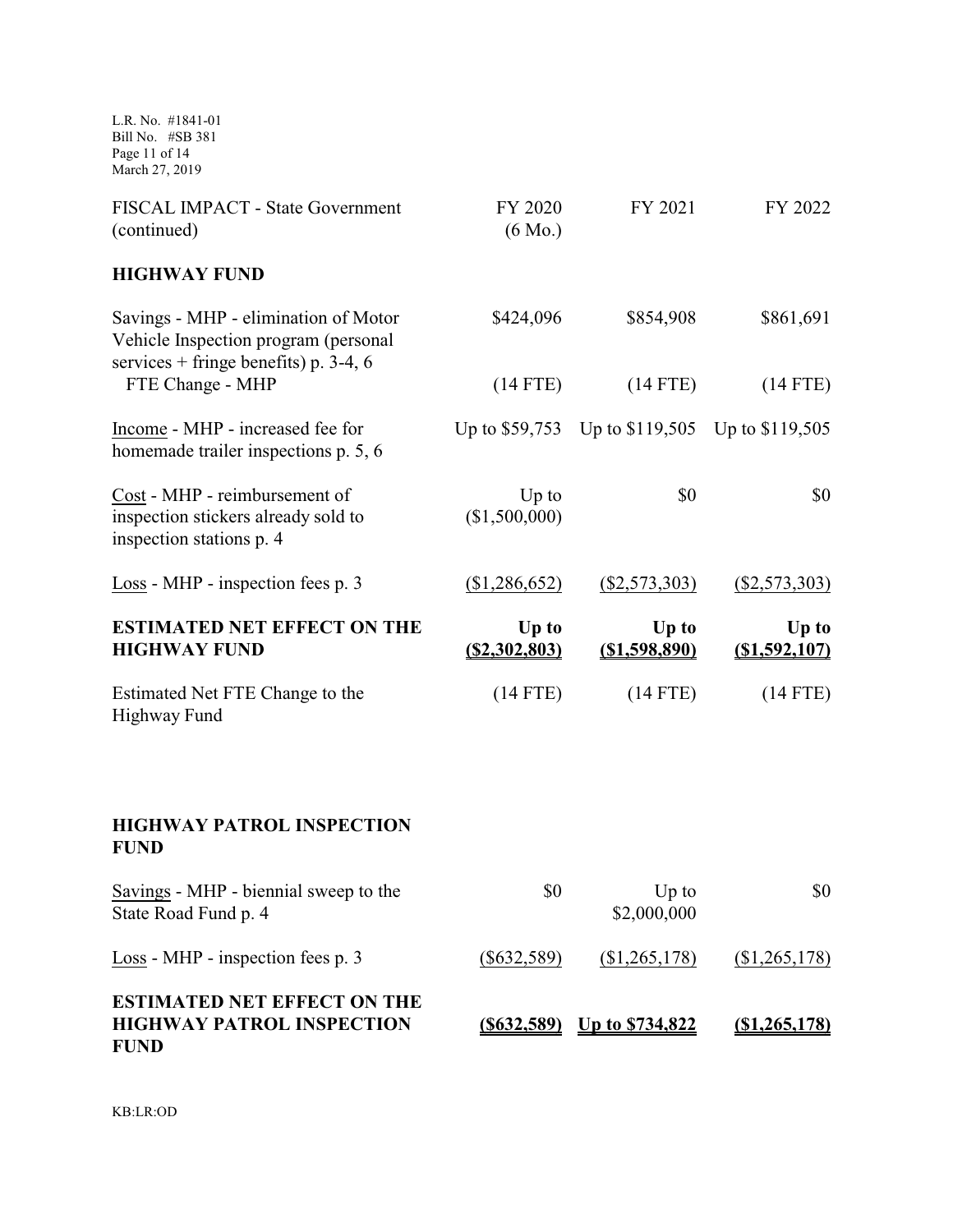L.R. No. #1841-01 Bill No. #SB 381 Page 12 of 14 March 27, 2019

| <b>ESTIMATED NET EFFECT TO</b><br><b>LOCAL POLITICAL SUBDIVISIONS</b>                               | <b>Could exceed</b><br>\$59,753 | <b>Could exceed</b><br>\$119,505 | <b>Could exceed</b><br>\$119,505 |
|-----------------------------------------------------------------------------------------------------|---------------------------------|----------------------------------|----------------------------------|
| Income - Sheriffs - increased fee for<br>homemade trailer inspections p. 5                          | Up to \$59,753                  | Up to \$119,505 Up to \$119,505  |                                  |
| Savings - local political subdivisions -<br>from not incurring vehicle inspection<br>costs          | Unknown                         | Unknown                          | Unknown                          |
| FISCAL IMPACT - Local Government<br><b>LOCAL POLITICAL SUBDIVISIONS</b>                             | FY 2020<br>$(6 \text{ Mo.})$    | FY 2021                          | FY 2022                          |
| <b>ESTIMATED NET EFFECT ON THE</b><br><b>STATE ROAD FUND</b>                                        | $\underline{\underline{\$0}}$   | Up to<br>(S2,000,000)            | <u>\$0</u>                       |
| Loss - insufficient funds from the<br>Highway Patrol Inspection Fund for the<br>biennial sweep p. 4 | $\frac{$0}{}$                   | $Up$ to<br>(\$2,000,000)         | <u>\$0</u>                       |
| <b>STATE ROAD FUND</b>                                                                              |                                 |                                  |                                  |
| FISCAL IMPACT - State Government<br>(continued)                                                     | FY 2020<br>$(6 \text{ Mo.})$    | FY 2021                          | FY 2022                          |

# FISCAL IMPACT - Small Business

MHP states the elimination of the vehicle safety inspection program will create a loss of revenue for small businesses currently licensed to perform vehicle safety inspections. Their revenues come from the \$12 inspection fee they are currently authorized by Missouri law to charge. The loss of revenue due to elimination of the vehicle safety inspection program is estimated to be \$ 30.2 million annually

| FY2018: | 2,453,431 vehicles x $$12$ inspection fee =  | \$29,441,172 |
|---------|----------------------------------------------|--------------|
|         | 74,760 motorcycles x \$10 inspection fee $=$ | \$ 747,600   |
|         | Revenues Lost - Inspection Fees              | \$30,188,772 |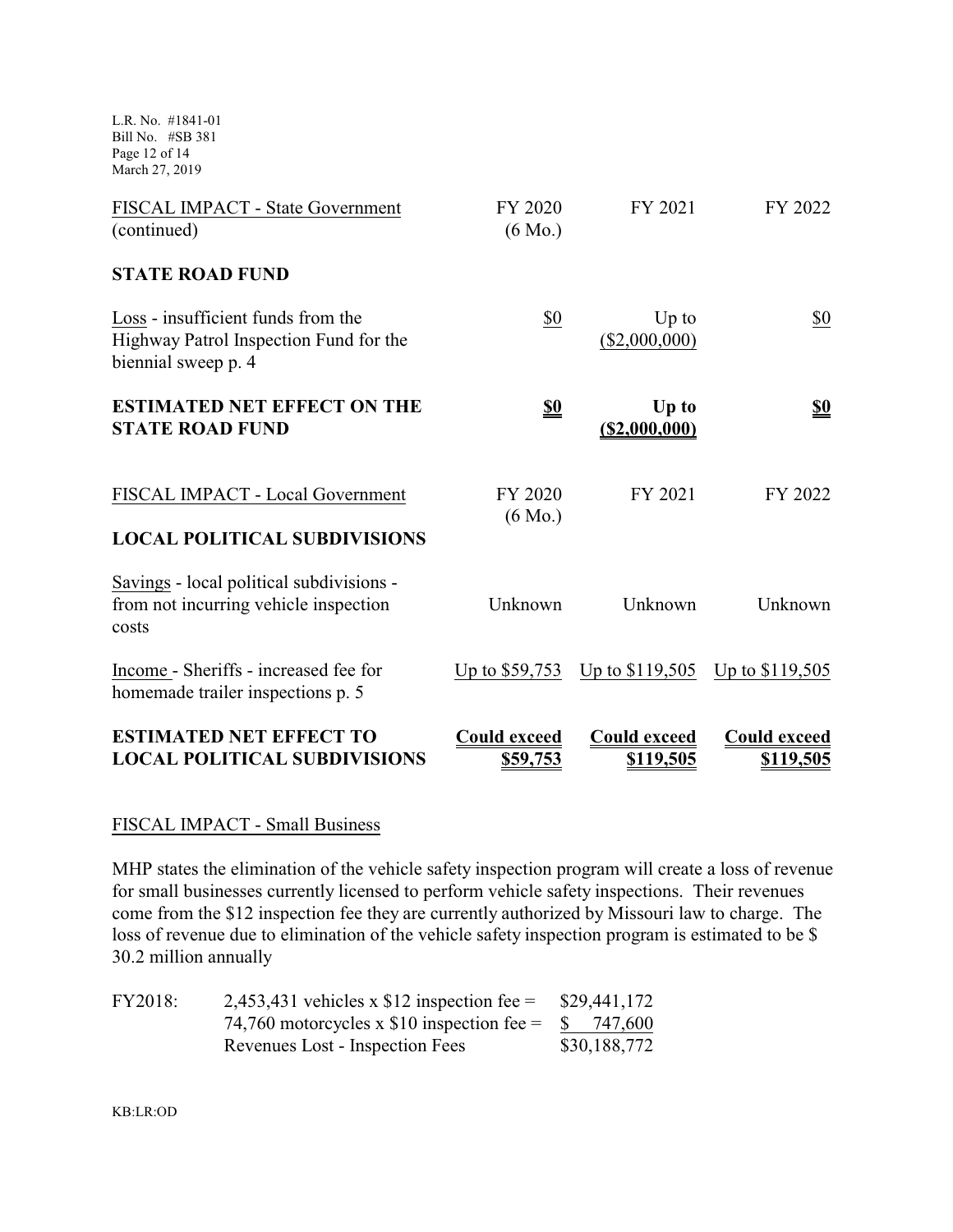L.R. No. #1841-01 Bill No. #SB 381 Page 13 of 14 March 27, 2019

## FISCAL IMPACT - Small Business (continued)

The average cost of repairs per failed vehicle is estimated at \$69. When multiplied by the number of vehicles which fail the vehicle safety inspection annually (approximated to be 480,356), small businesses that repair these vehicles would lose an additional estimated \$33.1 million in annual revenues.

| FY2018: | Inspections performed:   | 2,528,191      |
|---------|--------------------------|----------------|
|         | Failure Rate:            | $\rm x$ 19.00% |
|         | Vehicles Failed:         | 480,356        |
|         | Average Repair Cost:     | \$69           |
|         | Revenues Lost - Repairs: | \$33,144,564   |

The proposal eliminates the inspection of homemade trailers by official vehicle safety inspection stations. Inspections of trailers under 16' in length are currently authorized to be performed by

official vehicle safety inspection stations at a fee of \$10 per inspection. In FY 2018, there were 4,308 inspections of trailers under 16' conducted at safety inspection stations. This proposal would result in an additional loss of station revenues of \$43,080.

| FY2018: | Homemade trailer inspections:      | 4,308    |
|---------|------------------------------------|----------|
|         | Inspection Fee:                    | \$10     |
|         | Revenues Lost - Trailer Inspection | \$43,080 |

The proposal authorizes vehicle safety inspection stations to perform inspections of out-of-state vehicles to be titled in Missouri, to certify the vehicle's VIN number and the odometer reading. Current fees for this type of inspection are \$12 for motor vehicles, and \$10 for motorcycles. Changes to Section 307.365, RSMo. will change this fee to \$12 for all vehicle types, which would result in a \$2 increase in station revenue for each out-of-state motorcycle presented for the purposes of obtaining a Missouri title. In calendar year 2017, there were more than 860,000 of these inspections completed.

Oversight assumes there will be an unknown fiscal impact to small businesses as a result of this proposal; however, Oversight was unable to verify the data provided by MHP.